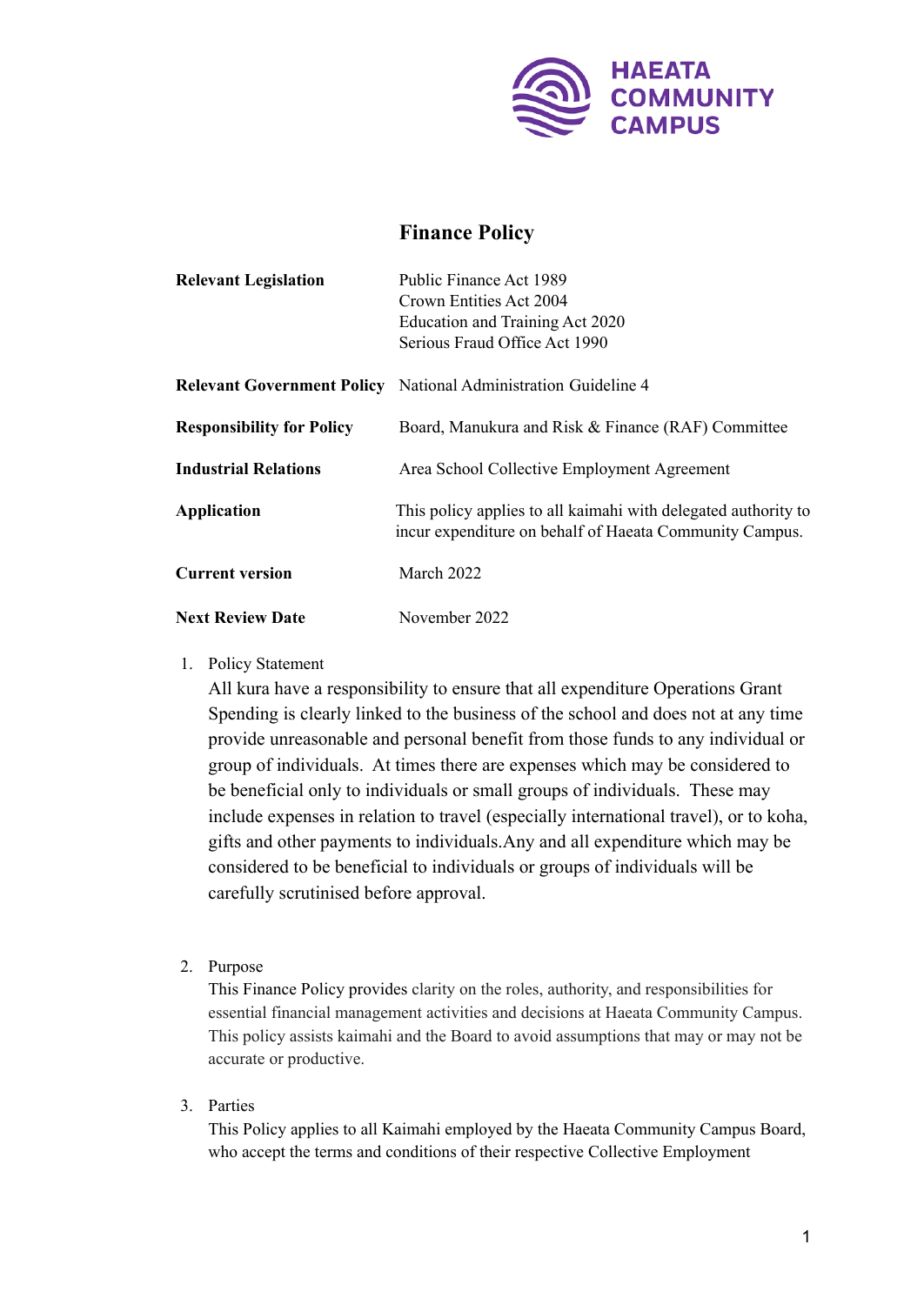Agreements; and have a signed letter of offer and a signed letter of acceptance as required by the Employment Relations Act 2000.

4. Financial Tasks and Responsibilities

The list below shows financial tasks alongside the person responsible for carrying out each task. This Schedule is supplementary to the Schedule of Delegations, and when carrying out these tasks members, staff, contractors and volunteers must not exceed the authority delegated to them via their memorandum of delegation.

5. Banking and Cash Handling

|    | What                                                         | Who                                                     |
|----|--------------------------------------------------------------|---------------------------------------------------------|
|    | Opening mail and receipting the cash and cheques<br>received | <b>Finance Administration</b><br>Assistant              |
|    | Receipting of all ākonga cash received                       | <b>Finance Administration</b><br>Assistant              |
|    | Verification of Cafe daily takings with till tapes           | <b>Finance Administration</b><br>Assistant              |
|    | Preparation of banking                                       | <b>Finance Administration</b><br>Assistant              |
|    | Signature of bank deposit                                    | Personnel Lead and Key<br><b>Administrative Support</b> |
|    | Deposit of banking                                           | Personnel Lead and Key<br><b>Administrative Support</b> |
|    | Reconciliation of daily receipts with banking                | Personnel Lead and Key<br><b>Administrative Support</b> |
|    | Periodic bank reconciliation                                 | Personnel Lead and Key<br>Administrative Support        |
|    | Certification of bank reconciliation                         | Solutions & Services                                    |
|    | Custody of cash and cheques                                  | Personnel Lead and Key<br>Administrative Support        |
| 6. | Petty Cash                                                   |                                                         |
|    | What                                                         | Who                                                     |
|    | Authorising reimbursement of petty cash<br>claims/vouchers   | Manukura Tuarua                                         |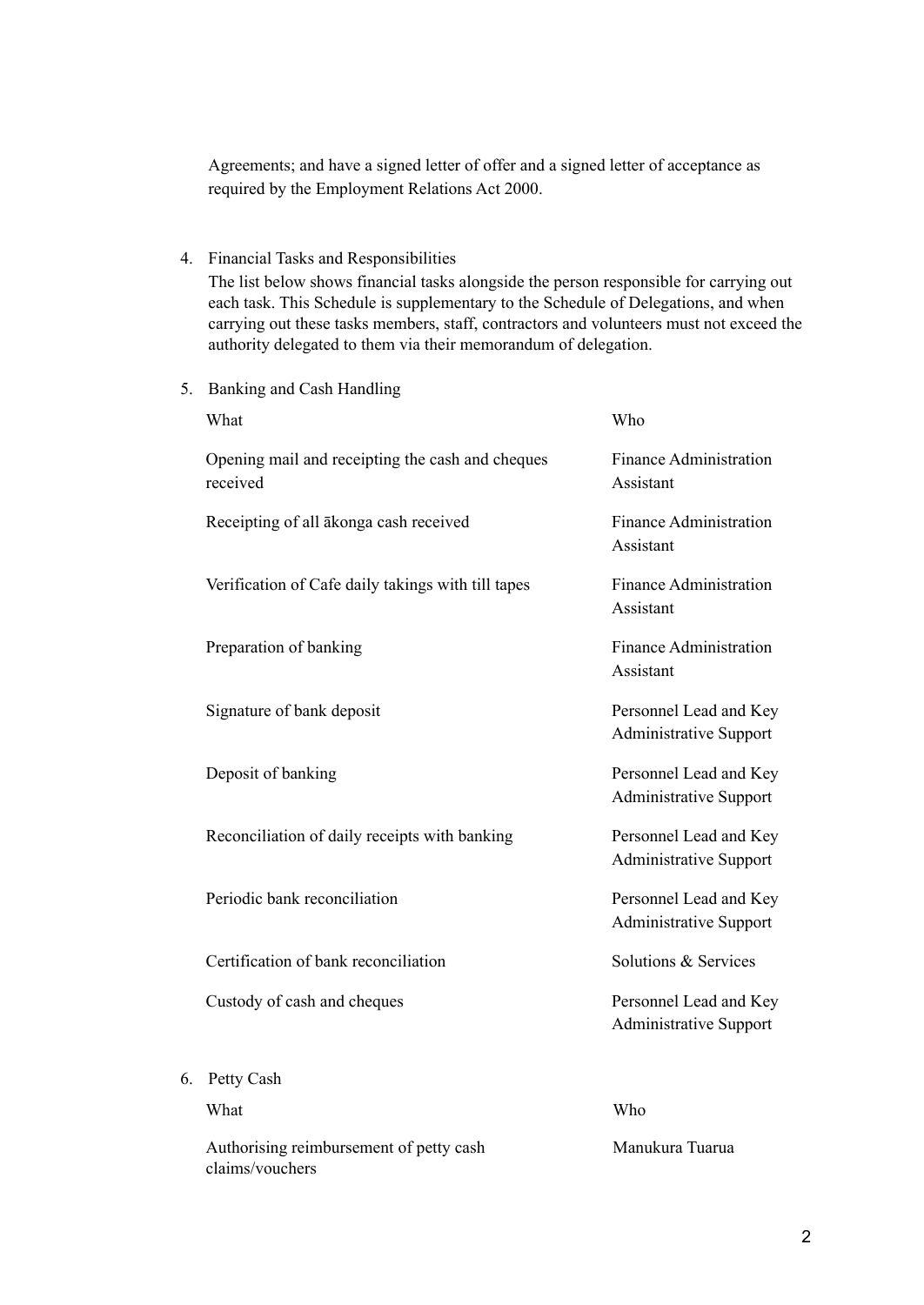|    | Reconciling petty cash balance                                     | Personnel Lead and Key<br><b>Administrative Support</b>                                           |
|----|--------------------------------------------------------------------|---------------------------------------------------------------------------------------------------|
|    | Signing petty cash top-up authorisation                            | Manukura and Manukura<br>Tuarua                                                                   |
|    | 7. Purchases and Payments                                          |                                                                                                   |
|    | What                                                               | Who                                                                                               |
|    | Raising purchase orders – paper, phone or internet                 | <b>Budget Holders</b>                                                                             |
|    | Verifying receipt of goods or services                             | <b>Budget Holders</b>                                                                             |
|    | Approval of invoices for payment                                   | Personnel Lead and Key<br><b>Administrative Support</b>                                           |
|    | Approving bank payments                                            | Manukura and Manukura<br>Tuarua                                                                   |
| 8. | Investments                                                        |                                                                                                   |
|    | What                                                               | Who                                                                                               |
|    | Transfer to and from general, at-call and term<br>deposit accounts | Personnel Lead and Key<br>Administrative Support or<br><b>Finance Administration</b><br>Assistant |
|    | Reconciliation of transfers                                        | Solutions & Services                                                                              |
| 9. | Accounting system                                                  |                                                                                                   |
|    | What                                                               | Who                                                                                               |
|    | Accounting systems daily back-up                                   | Personnel Lead and Key<br><b>Administrative Support</b>                                           |
|    | Weekly off-site back-up storage                                    | Personnel Lead and Key<br><b>Administrative Support</b>                                           |
|    | Monthly history file back-up                                       | Solutions & Services                                                                              |
|    | Annual archive back-up safe deposit                                | Manukura                                                                                          |
|    | 10. Payroll                                                        |                                                                                                   |
|    | What                                                               | Who                                                                                               |
|    | Check of fortnightly SUE report                                    | Personnel Lead and Key<br>Administrative Support,<br>Manukura, Manukura                           |

Tuarua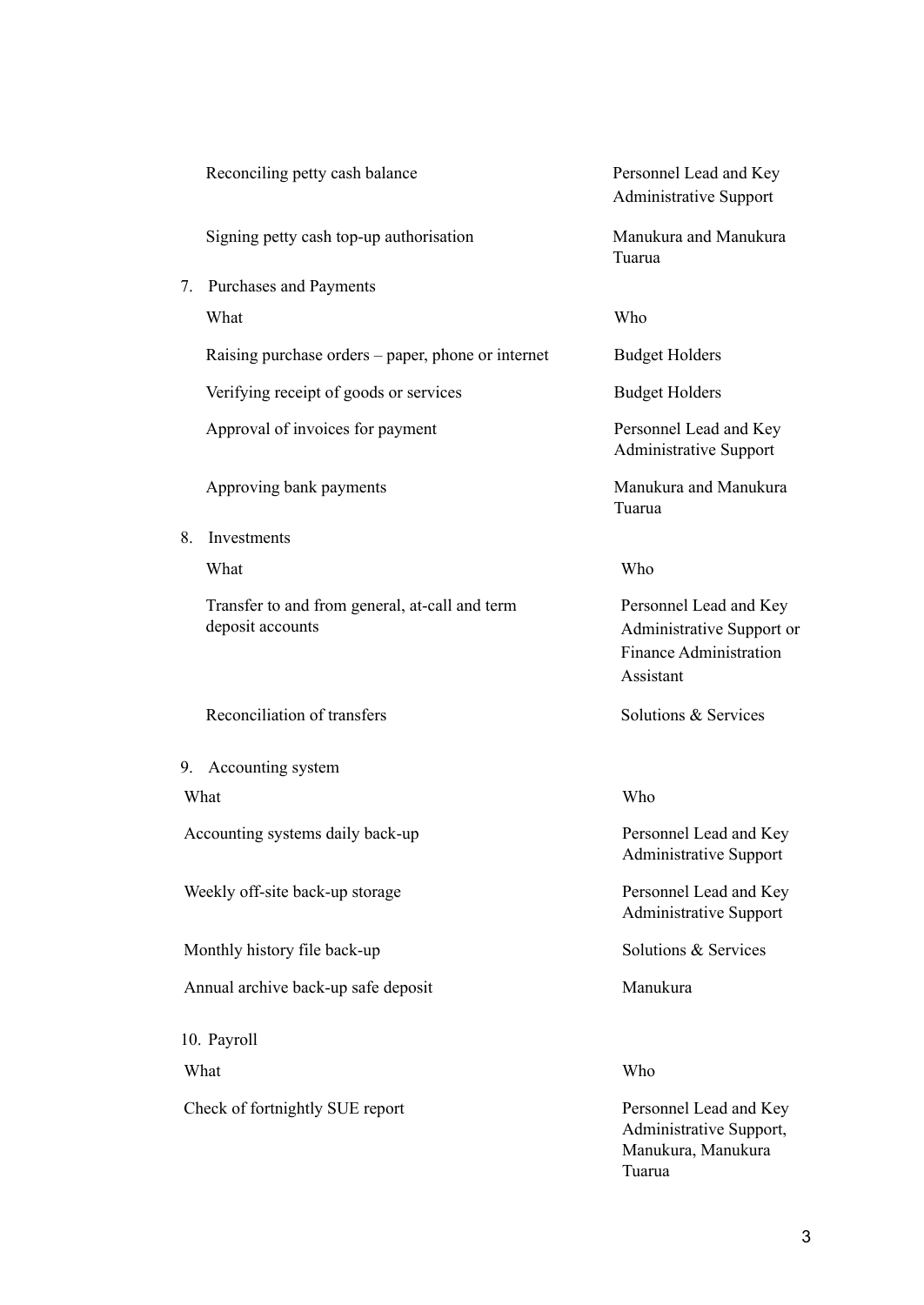Reconciliation with bank debit with errors followed up

Verification of SUE reconciliation report and bank debit

Attendance fee voucher certification Personnel Lead and Key

Staff expense claim – voucher approval Personnel Lead and Key

11. Income

What Who were written with the Who who will be written with the Who will be written with the Who will be written with the Who will be written with the Who will be written with the Who will be written with the will be writt

Preparation of receivables invoices Finance Administration

Certification of invoices and the set of the Finance Administration

Reconciliation of receivables ledger Personnel Lead and Key

Verification of reconciliations Solutions & Services

Debt write-off approvals Manukura

12. Fixed assets What Who who will be written with the Who will be written with the Who will be written with the Who will be written with the Who will be written with the Who will be written with the Who will be written with the Who will b

Fixed asset purchase approval Board

Fixed asset purchase order approval Manukura

Fixed asset delivery acceptance check Curriculum leader

Fixed asset invoice certification Personnel Lead and Key

Fixed asset voucher certification Manukura

Fixed asset register update Personnel Lead and Key

Personnel Lead and Key Administrative Support, Manukura, Manukura Tuarua

Manukura, Manukura Tuarua

Administrative Support

Administrative Support, Manukura, Manukura Tuarua

Assistant

Assistant

Administrative Support

Administrative Support

Administrative Support

## 13. Approval

When the Board approved this Policy, it agreed that no variations of this Policy or amendments to it can be made except with the unanimous approval of the Board. As